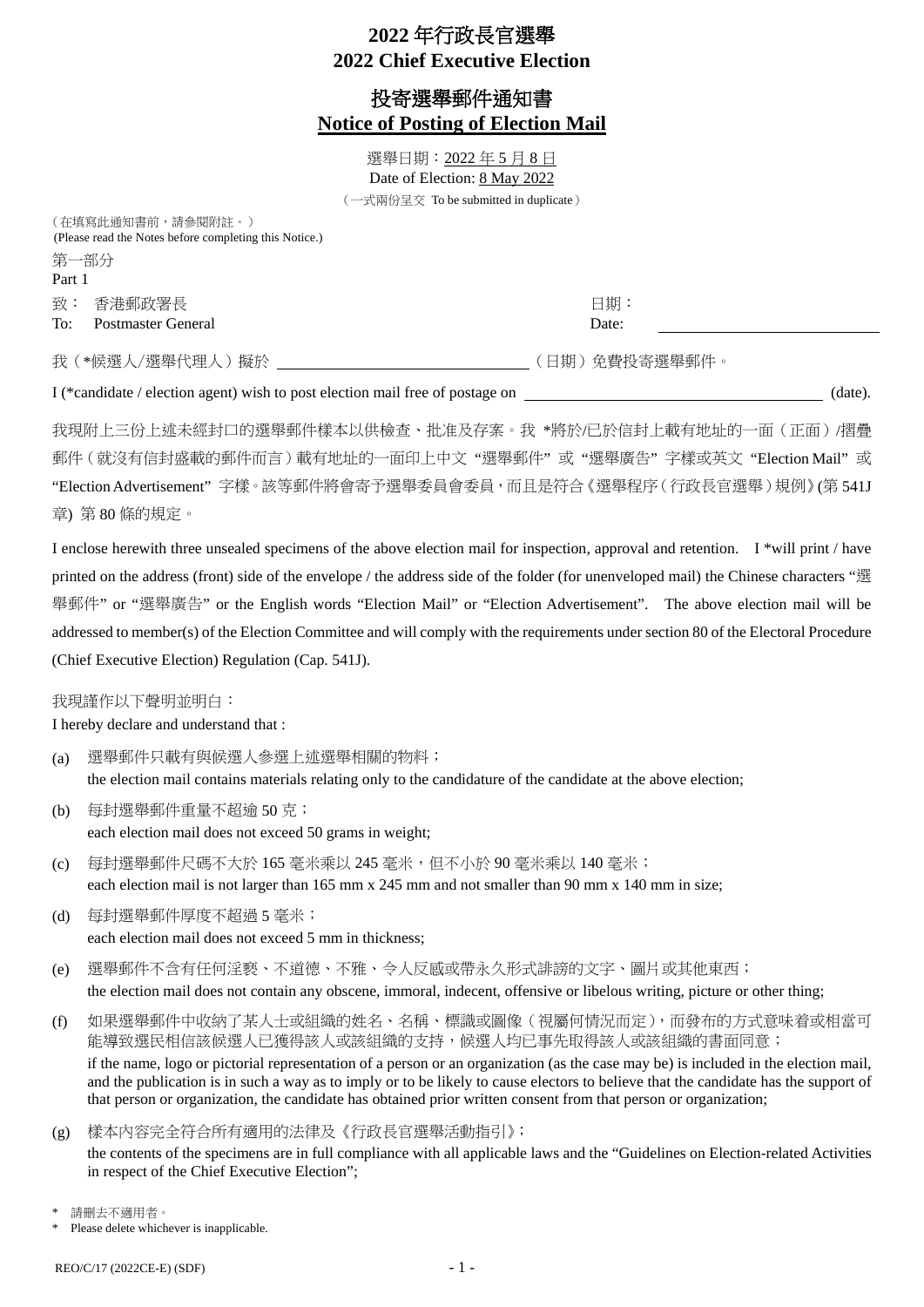(h) 如附上的選舉郵件樣本內容含有中文及英文以外的語言,我現附上該部份內容的 \*中文/英文翻譯,以確保其符合本 聲明;及

if the enclosed specimens of the election mail contain any content in a language other than Chinese and English, I hereby enclose the \*Chinese/English translation of such content in order to ensure its compliance with this declaration; and

(i) 選舉管理委員會及香港特別行政區政府(包括香港郵政及選舉事務處)("政府")對候選人及任何第三者概不就選舉 郵件承擔任何責任,包括但不限於因選舉郵件內容的任何錯誤、遺漏、虛假或具誤導性的陳述而引致的責任。投寄選 舉郵件的候選人必須為選舉郵件及其內容承擔一切責任,並須就選舉郵件及其內容所引致或涉及的一切責任、費用、 開支、法律行動、法律程序、申索、要求、損失及損害賠償,向選舉管理委員會及政府作出彌償,並保持令其獲得彌 償。

the Electoral Affairs Commission and the Government of the Hong Kong Special Administrative Region (including Hongkong Post and the Registration and Electoral Office) ("Government") shall not be responsible to the candidate and any third party for the election mail, including but not limited to any liabilities arising from any errors in, omissions from, false or misleading statements in the contents of the election mail. The candidate posting the election mail shall be responsible for the election mail and its contents, and shall indemnify and keep indemnified the Electoral Affairs Commission and the Government against all liabilities, costs, expenses, legal actions, legal proceedings, claims, demands, losses and damages arising out of or in connection with the election mail and its contents.

\*候選人/選舉代理人簽署 Signature of \*candidate / election agent:

\*候選人/選舉代理人姓名(正楷) Name of \*candidate / election agent (BLOCK LETTERS):

候選人編號及姓名 Candidate number and name: 聯絡人姓名(正楷) Name of contact person (BLOCK LETTERS): 聯絡人電話 Telephone number of contact person: 投寄局 Acceptance Office: 投寄數量 Number of items to be posted: 請刪去不適用者。

Please delete whichever is inapplicable.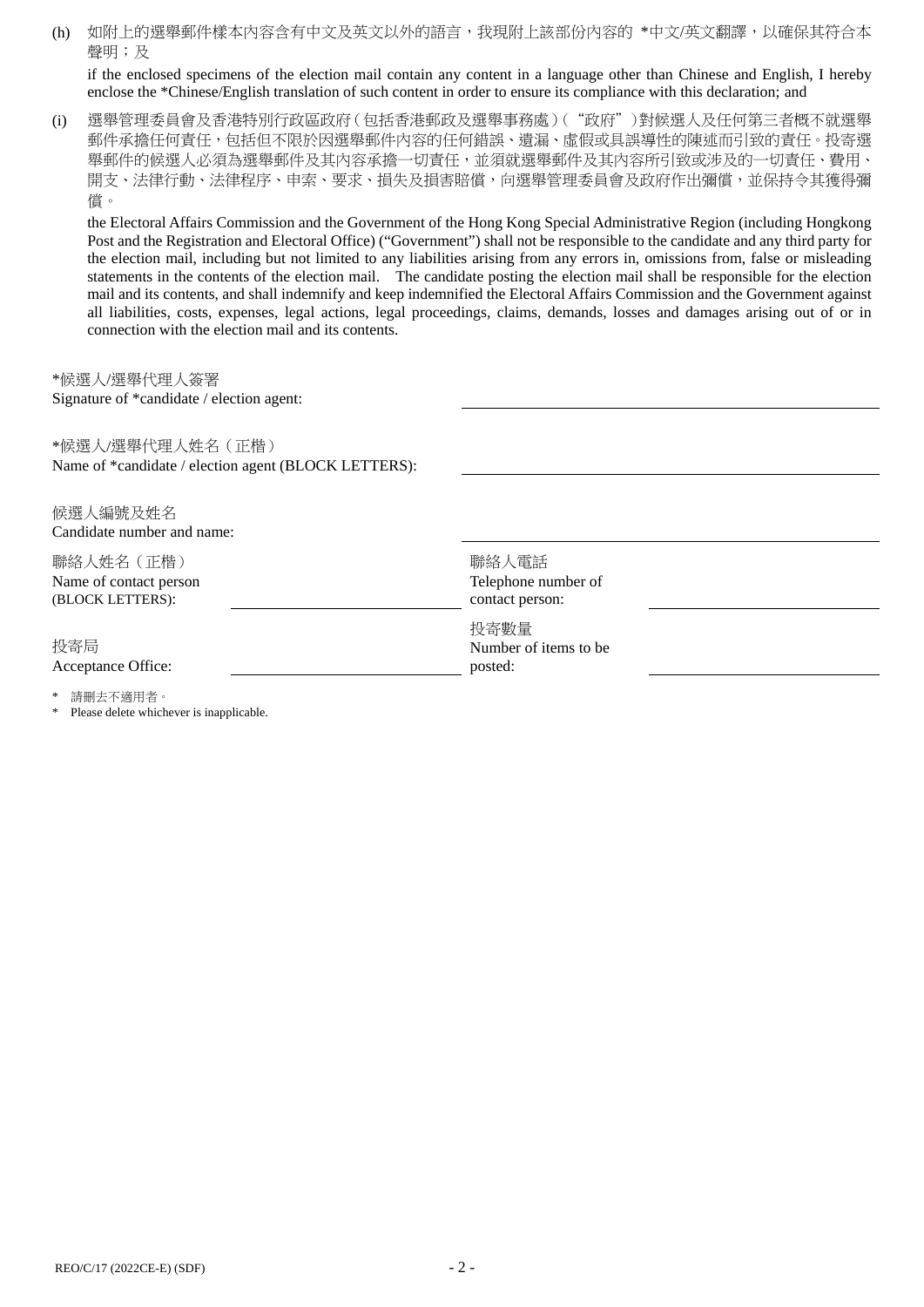| 第二部分   |                                                                                                                                                           | (香港郵政專用)                                                                                                                                                                                                                            |       | 日期                                                                                                        |         |  |
|--------|-----------------------------------------------------------------------------------------------------------------------------------------------------------|-------------------------------------------------------------------------------------------------------------------------------------------------------------------------------------------------------------------------------------|-------|-----------------------------------------------------------------------------------------------------------|---------|--|
| Part 2 |                                                                                                                                                           | (For use by Hongkong Post only)                                                                                                                                                                                                     |       | Date:                                                                                                     |         |  |
|        |                                                                                                                                                           | 檔案編號<br>Reference Number:                                                                                                                                                                                                           |       |                                                                                                           |         |  |
|        |                                                                                                                                                           | 樣本獲批准,但須注意以下各項:                                                                                                                                                                                                                     |       |                                                                                                           |         |  |
|        |                                                                                                                                                           | Specimens approved. However, please pay attention to the following remarks:                                                                                                                                                         |       |                                                                                                           |         |  |
|        |                                                                                                                                                           | 已提醒 *候選人/選舉代理人在選舉郵件正面必須印上中文"選舉郵件"或"選舉廣告"字樣或英文                                                                                                                                                                                       |       |                                                                                                           |         |  |
|        |                                                                                                                                                           | "Election Mail" 或 "Election Advertisement" 字樣。                                                                                                                                                                                      |       |                                                                                                           |         |  |
|        |                                                                                                                                                           |                                                                                                                                                                                                                                     |       | *Candidate / Election agent has been reminded to print the Chinese characters "選舉郵件" or "選舉廣告" or the     |         |  |
|        |                                                                                                                                                           | English words "Election Mail" or "Election Advertisement" on the front side of the election mail.                                                                                                                                   |       |                                                                                                           |         |  |
|        |                                                                                                                                                           | 貼上貼紙/膠紙的位置請見附件。<br>Please refer to the attachment for the position of the application of adhesive tape.                                                                                                                             |       |                                                                                                           |         |  |
|        |                                                                                                                                                           | 在截郵限期(即2022年5月3日)後投寄,選舉郵件很可能無法在投票日前寄達選民。                                                                                                                                                                                            |       |                                                                                                           |         |  |
|        |                                                                                                                                                           | Election mail posted after the posting deadline (i.e. 3 May 2022) will unlikely reach the electors before the polling                                                                                                               |       |                                                                                                           |         |  |
|        |                                                                                                                                                           | day.                                                                                                                                                                                                                                |       |                                                                                                           |         |  |
|        |                                                                                                                                                           | 批准只限於 *候選人/選舉代理人現呈交之樣本的稿件設計及字樣。除了加上候選人編號及印刷詳情外,本                                                                                                                                                                                    |       |                                                                                                           |         |  |
|        |                                                                                                                                                           | 樣本已獲批准的稿件設計及字樣不得更改。已提醒 *候選人/選舉代理人在正式投遞時,選舉郵件重量、尺<br>碼、厚度及印刷詳情要符合規定。                                                                                                                                                                 |       |                                                                                                           |         |  |
|        |                                                                                                                                                           | The approval is only confined to the design and text of the specimens hereby submitted by the *candidate / election                                                                                                                 |       |                                                                                                           |         |  |
|        |                                                                                                                                                           | agent. Except for the insertion of the candidate number and printing details, no alterations to the approved design<br>and text of the specimens are allowed. The * candidate / election agent has been reminded to comply with the |       |                                                                                                           |         |  |
|        |                                                                                                                                                           |                                                                                                                                                                                                                                     |       | requirements of weight, size, thickness and printing details of the election mail at the time of posting. |         |  |
|        |                                                                                                                                                           |                                                                                                                                                                                                                                     |       |                                                                                                           |         |  |
|        | 樣本不獲批准,詳情如下:                                                                                                                                              |                                                                                                                                                                                                                                     |       |                                                                                                           |         |  |
|        |                                                                                                                                                           | Specimens not approved with details as follows:                                                                                                                                                                                     |       |                                                                                                           |         |  |
|        |                                                                                                                                                           | 香港郵政拒絕接納樣本,原因是其不符合下列的郵政要求:                                                                                                                                                                                                          |       |                                                                                                           |         |  |
|        |                                                                                                                                                           | Specimens rejected by Hongkong Post for non-compliance with the following postal requirement(s):                                                                                                                                    |       |                                                                                                           |         |  |
|        |                                                                                                                                                           |                                                                                                                                                                                                                                     |       |                                                                                                           |         |  |
|        |                                                                                                                                                           |                                                                                                                                                                                                                                     |       |                                                                                                           |         |  |
|        |                                                                                                                                                           |                                                                                                                                                                                                                                     |       |                                                                                                           |         |  |
|        | 選舉事務處認為樣本不符合選舉管理委員會下列有關指引的條件 *及/或其他原因:<br>The Registration and Electoral Office considered that the specimens do not comply with the conditions laid down |                                                                                                                                                                                                                                     |       |                                                                                                           |         |  |
|        |                                                                                                                                                           | in the relevant guidelines of the Electoral Affairs Commission *and / or other reasons as follows:                                                                                                                                  |       |                                                                                                           |         |  |
|        |                                                                                                                                                           |                                                                                                                                                                                                                                     |       |                                                                                                           |         |  |
|        |                                                                                                                                                           |                                                                                                                                                                                                                                     |       |                                                                                                           |         |  |
|        |                                                                                                                                                           |                                                                                                                                                                                                                                     |       |                                                                                                           |         |  |
|        |                                                                                                                                                           |                                                                                                                                                                                                                                     |       |                                                                                                           |         |  |
|        |                                                                                                                                                           |                                                                                                                                                                                                                                     |       |                                                                                                           |         |  |
|        |                                                                                                                                                           |                                                                                                                                                                                                                                     |       |                                                                                                           |         |  |
|        |                                                                                                                                                           |                                                                                                                                                                                                                                     |       |                                                                                                           |         |  |
|        |                                                                                                                                                           |                                                                                                                                                                                                                                     |       |                                                                                                           |         |  |
|        |                                                                                                                                                           |                                                                                                                                                                                                                                     |       |                                                                                                           |         |  |
|        |                                                                                                                                                           |                                                                                                                                                                                                                                     |       |                                                                                                           |         |  |
|        |                                                                                                                                                           |                                                                                                                                                                                                                                     |       |                                                                                                           | (date). |  |
|        |                                                                                                                                                           |                                                                                                                                                                                                                                     |       |                                                                                                           |         |  |
|        |                                                                                                                                                           |                                                                                                                                                                                                                                     |       |                                                                                                           |         |  |
|        |                                                                                                                                                           |                                                                                                                                                                                                                                     |       |                                                                                                           |         |  |
|        |                                                                                                                                                           |                                                                                                                                                                                                                                     |       |                                                                                                           |         |  |
|        |                                                                                                                                                           |                                                                                                                                                                                                                                     |       |                                                                                                           |         |  |
|        |                                                                                                                                                           |                                                                                                                                                                                                                                     |       |                                                                                                           |         |  |
|        |                                                                                                                                                           | 經理 (門市業務)                                                                                                                                                                                                                           |       | 香港郵政蓋印                                                                                                    |         |  |
|        |                                                                                                                                                           | Manager (Retail Business)                                                                                                                                                                                                           |       | Hongkong Post Stamp                                                                                       |         |  |
|        |                                                                                                                                                           |                                                                                                                                                                                                                                     |       |                                                                                                           |         |  |
|        | 請刪去不適用者。                                                                                                                                                  | Please delete whichever is inapplicable.                                                                                                                                                                                            |       |                                                                                                           |         |  |
|        |                                                                                                                                                           | REO/C/17 (2022CE-E) (SDF)                                                                                                                                                                                                           | $-3-$ |                                                                                                           |         |  |